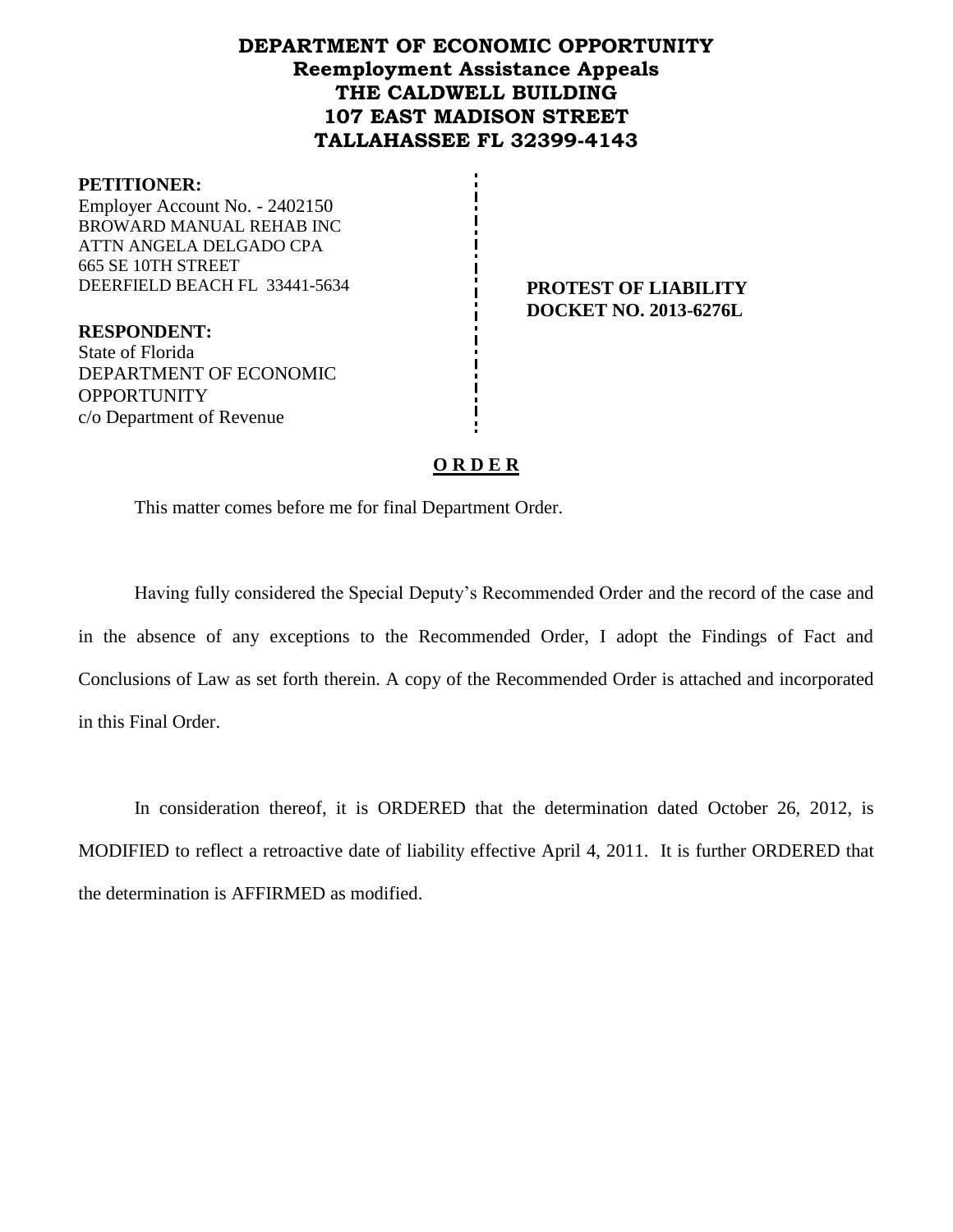#### **JUDICIAL REVIEW**

Any request for judicial review must be initiated within 30 days of the date the Order was filed. Judicial review is commenced by filing one copy of a *Notice of Appeal* with the DEPARTMENT OF ECONOMIC OPPORTUNITY at the address shown at the top of this Order and a second copy, with filing fees prescribed by law, with the appropriate District Court of Appeal. It is the responsibility of the party appealing to the Court to prepare a transcript of the record. If no court reporter was at the hearing, the transcript must be prepared from a copy of the Special Deputy's hearing recording, which may be requested from the Office of Appeals.

Cualquier solicitud para revisión judicial debe ser iniciada dentro de los 30 días a partir de la fecha en que la Orden fue registrada. La revisión judicial se comienza al registrar una copia de un *Aviso de Apelación* con la Agencia para la Innovación de la Fuerza Laboral [*DEPARTMENT OF ECONOMIC OPPORTUNITY]* en la dirección que aparece en la parte superior de este *Orden* y una segunda copia, con los honorarios de registro prescritos por la ley, con el Tribunal Distrital de Apelaciones pertinente. Es la responsabilidad de la parte apelando al tribunal la de preparar una transcripción del registro. Si en la audiencia no se encontraba ningún estenógrafo registrado en los tribunales, la transcripción debe ser preparada de una copia de la grabación de la audiencia del Delegado Especial [*Special Deputy*], la cual puede ser solicitada de la Oficina de Apelaciones.

Nenpòt demann pou yon revizyon jiridik fèt pou l kòmanse lan yon peryòd 30 jou apati de dat ke Lòd la te depoze a. Revizyon jiridik la kòmanse avèk depo yon kopi yon *Avi Dapèl* ki voye bay DEPARTMENT OF ECONOMIC OPPORTUNITY lan nan adrès ki parèt pi wo a, lan tèt *Lòd* sa a e yon dezyèm kopi, avèk frè depo ki preskri pa lalwa, bay Kou Dapèl Distrik apwopriye a. Se responsabilite pati k ap prezante apèl la bay Tribinal la pou l prepare yon kopi dosye a. Si pa te gen yon stenograf lan seyans lan, kopi a fèt pou l prepare apati de kopi anrejistreman seyans lan ke Adjwen Spesyal la te fè a, e ke w ka mande Biwo Dapèl la voye pou ou.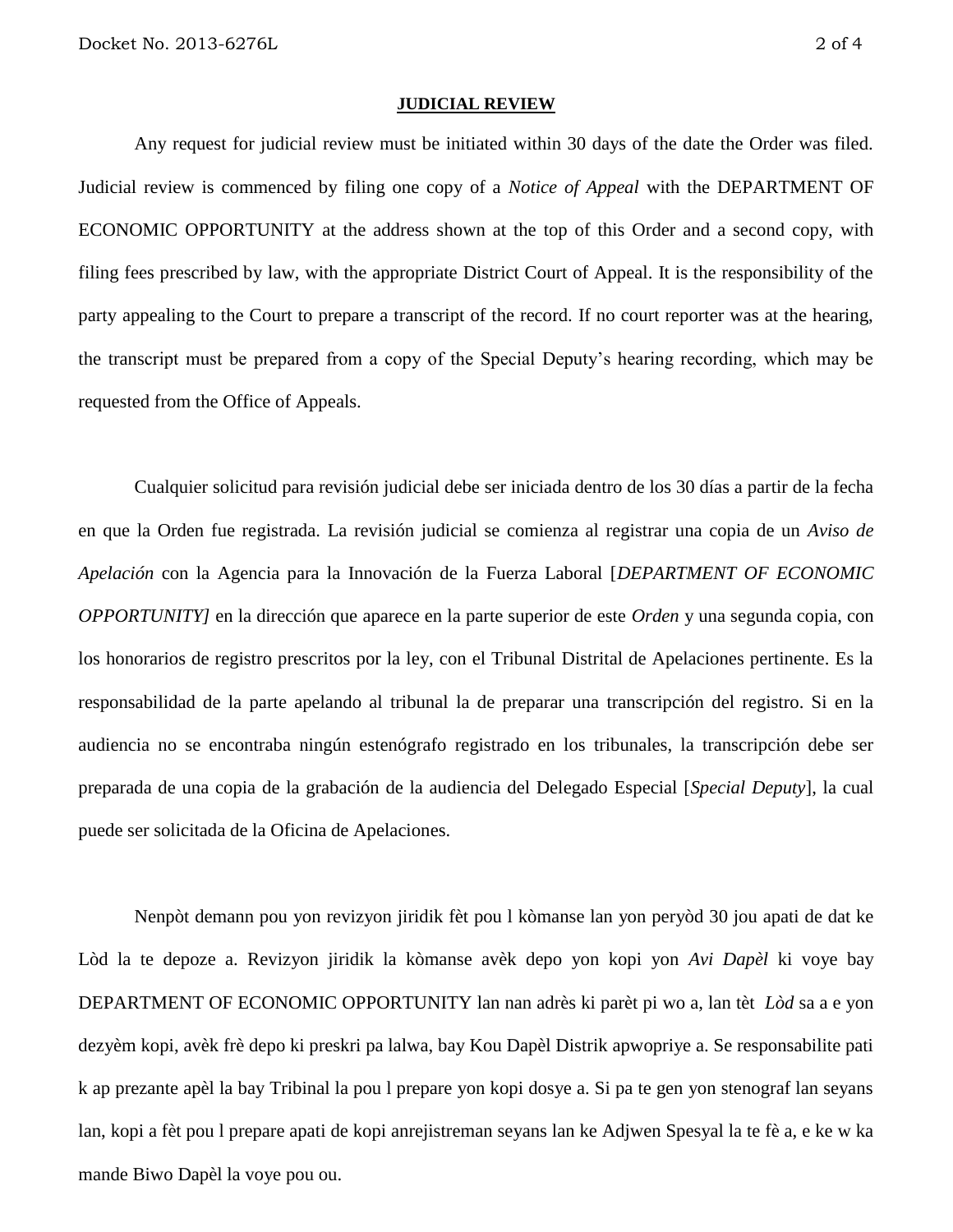DONE and ORDERED at Tallahassee, Florida, this \_\_\_\_\_\_\_ day of **September, 2013**.



Altemese Smith, Bureau Chief, Reemployment Assistance Program DEPARTMENT OF ECONOMIC OPPORTUNITY

FILED ON THIS DATE PURSUANT TO § 120.52, FLORIDA STATUTES, WITH THE DESIGNATED DEPARTMENT CLERK, RECEIPT OF WHICH IS HEREBY ACKNOWLEDGED.

 $\overline{\phantom{a}}$  ,  $\overline{\phantom{a}}$  ,  $\overline{\phantom{a}}$  ,  $\overline{\phantom{a}}$  ,  $\overline{\phantom{a}}$  ,  $\overline{\phantom{a}}$  ,  $\overline{\phantom{a}}$  ,  $\overline{\phantom{a}}$ DEPUTY CLERK DATE

## **CERTIFICATE OF SERVICE**

**I HEREBY CERTIFY that true and correct copies of the foregoing Final Order have been furnished to the persons listed below in the manner described, on the \_\_\_\_\_\_\_ day of September, 2013**.

Shoner D. Bans

SHANEDRA Y. BARNES, Special Deputy Clerk DEPARTMENT OF ECONOMIC OPPORTUNITY Reemployment Assistance Appeals 107 EAST MADISON STREET TALLAHASSEE FL 32399-4143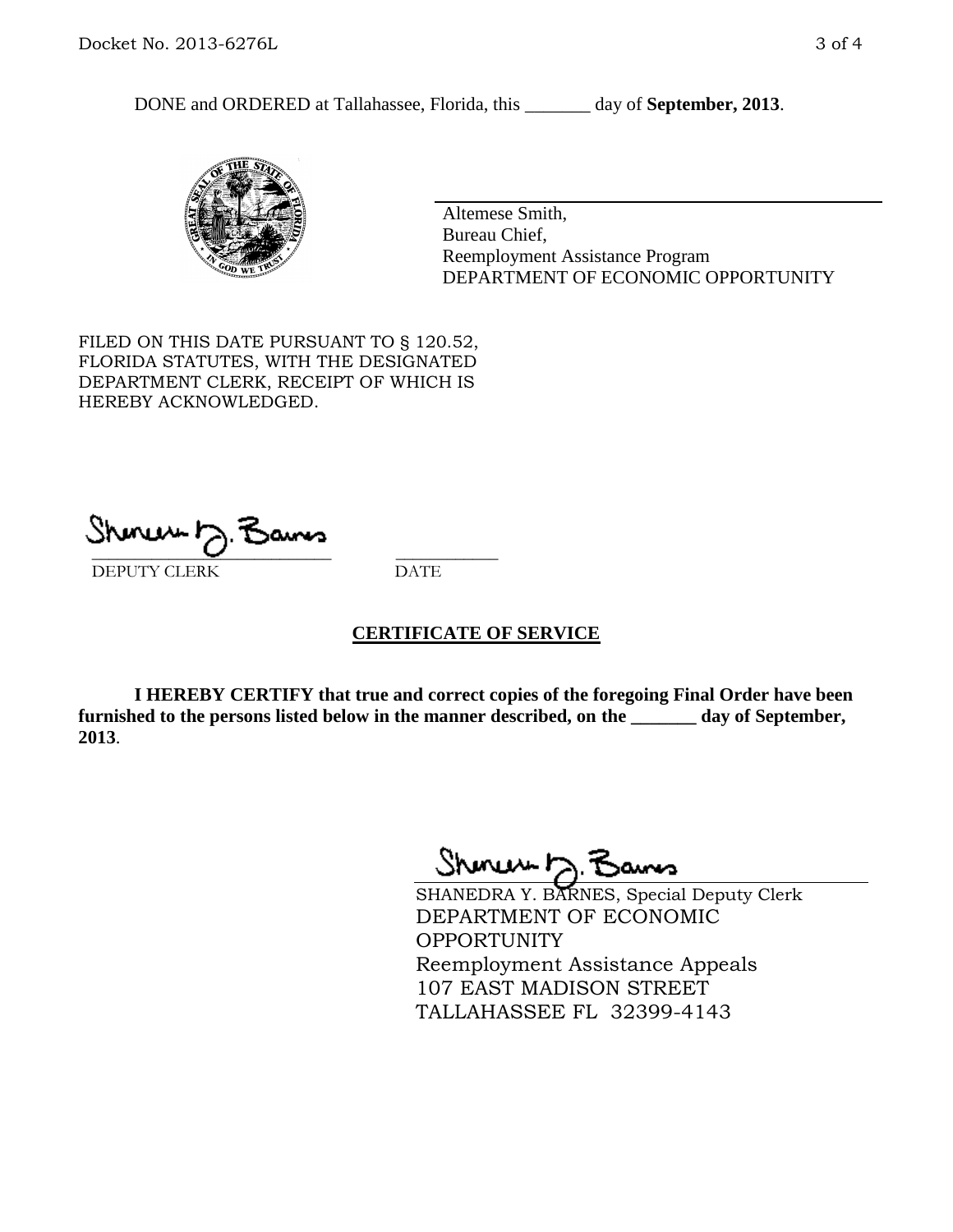By U.S. Mail:

BROWARD MANUAL REHAB INC ATTN ANGELA DELGADO CPA 665 SE 10TH STREET DEERFIELD BEACH FL 33441-5634

# TATYANA CHEKMARIEVA 5600 NW 59TH ST APT 4

TAMARAC FL 33319 DEPARTMENT OF REVENUE ATTN: JODY BURKE 4230-D LAFAYETTE ST. MARIANNA, FL 32446

> DEPARTMENT OF REVENUE ATTN: MYRA TAYLOR PO BOX 6417 TALLAHASSEE FL 32314-6417

State of Florida DEPARTMENT OF ECONOMIC OPPORTUNITY c/o Department of Revenue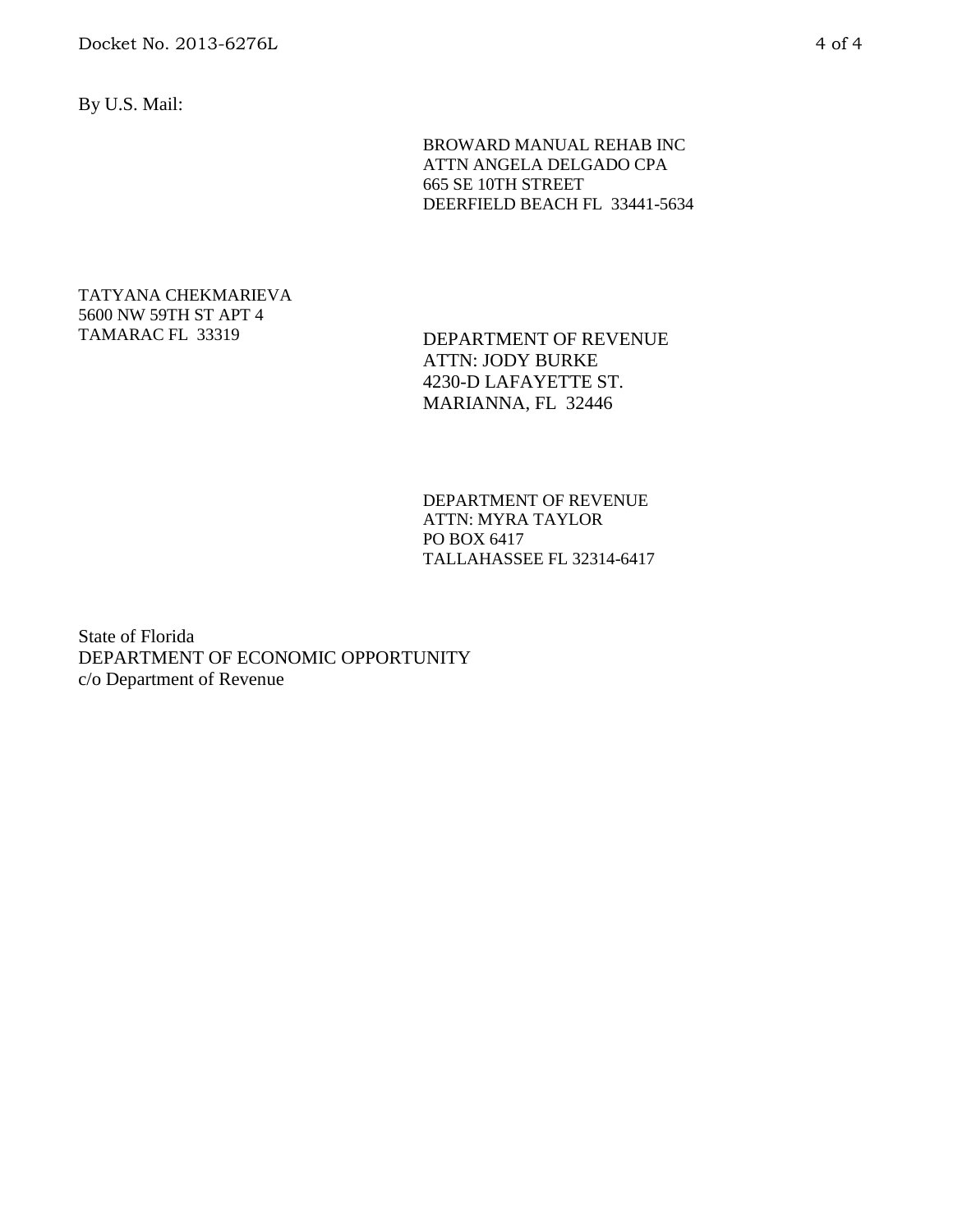# **DEPARTMENT OF ECONOMIC OPPORTUNITY Reemployment Assistance Appeals**

MSC 347 CALDWELL BUILDING 107 EAST MADISON STREET TALLAHASSEE FL 32399-4143

#### **PETITIONER:**

Employer Account No. - 2402150 BROWARD MANUAL REHAB INC ATTN ANGELA DELGADO CPA 665 SE 10TH STREET DEERFIELD BEACH FL 33441-5634

> **PROTEST OF LIABILITY DOCKET NO. 2013-6276L**

**RESPONDENT:** State of Florida DEPARTMENT OF ECONOMIC **OPPORTUNITY** c/o Department of Revenue

# **RECOMMENDED ORDER OF SPECIAL DEPUTY**

TO: Altemese Smith, Bureau Chief, Reemployment Assistance Program DEPARTMENT OF ECONOMIC OPPORTUNITY

This matter comes before the undersigned Special Deputy pursuant to the Petitioner's protest of the Respondent's determination dated October 26, 2012.

After due notice to the parties, a telephone hearing was held on July 11, 2013. The Petitioner, represented by its president, appeared and testified. The Respondent, represented by a Department of Revenue Tax Specialist II, appeared and testified.

The record of the case, including the recording of the hearing and any exhibits submitted in evidence, is herewith transmitted. Proposed Findings of Fact and Conclusions of Law were not received.

## **Issue:**

Whether services performed for the Petitioner by the Joined Party constitute insured employment, and if so, the effective date of liability, pursuant to Section 443.036(19), 443.036(21); 443.1216, Florida Statutes.

## **Findings of Fact:**

- 1. The Petitioner is a Florida profit corporation which operates a physical therapy and rehabilitation business. The Petitioner's president is a licensed physical therapist.
- 2. After the Petitioner's president, or other licensed physical therapist, performs the therapy services for the Petitioner's patients it is necessary to have an assistant clean the treatment room and restock the supplies to prepare the treatment room for the next patient.
- 3. In early April 2011 the Petitioner was attempting to hire an assistant to clean and restock the treatment rooms. The Joined Party applied for the position and was interviewed by the Petitioner.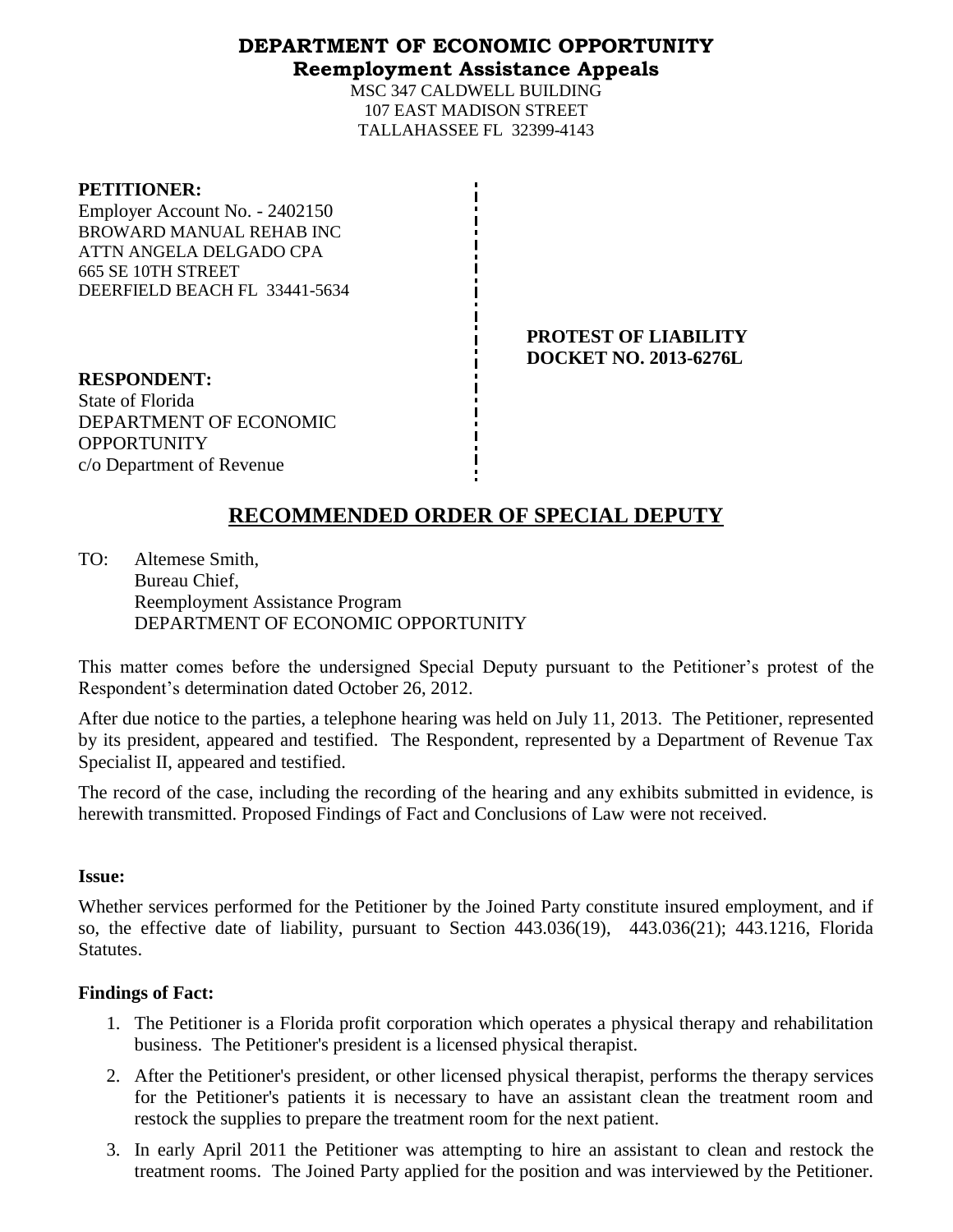The Petitioner told the Joined Party the duties of the job, that the rate of pay was \$9 per hour, and that the Petitioner had two shifts available, Monday through Friday from 8 AM until 4 PM or from 11 AM until 6:30 PM. The position was offered to the Joined Party. The Joined Party accepted the offer and chose the 8 AM until 4 PM shift. The Joined Party began performing services for the Petitioner on or about April 4, 2011. The parties did not enter into any written agreement or contract.

- 4. The Petitioner trained the Joined Party how to clean and restock the treatment rooms on the Joined Party's first day of work. The job of cleaning and restocking the treatment rooms does not require any skill or special knowledge and it only took one or two hours to train the Joined Party concerning how the work was to be performed.
- 5. The Petitioner provided the place of work and all equipment and supplies that were needed to perform the work. The Joined Party did not have any expenses in connection with the work.
- 6. The Petitioner has a dress code which the Joined Party was required to adhere to. The Petitioner has uniform Polo shirts bearing the Petitioner's name and logo which were either provided to the Joined Party or were available for the Joined Party to purchase. The Joined Party was not required to wear the Petitioner's Polo shirt as long as the Joined Party complied with the Petitioner's dress code.
- 7. During the interview the Joined Party told the Petitioner that she was employed elsewhere as a home health aide. The Petitioner had no objection to the Joined Party working elsewhere, including in a hospital or nursing home, however, the Petitioner would not have allowed the Joined Party to work for a competitor of the Petitioner.
- 8. The Joined Party was required to personally perform the work. She was not allowed to hire others to perform the work for her.
- 9. The Joined Party was supervised by the Petitioner's president and by the other physical therapist. The Joined Party's work performance was satisfactory and no warnings were issued to her concerning work performance. However, there were occasions when the treatment room was not cleaned to the Petitioner's satisfaction and on those occasions the Joined Party was instructed to reclean or restock the treatment room. The Joined Party was warned by the Petitioner concerning reporting for work late.
- 10. The Joined Party was required to complete a timesheet showing the time worked. The Joined Party was allowed to take a one hour break for lunch and was required to sign out for the lunch break. There was no specified time for the lunch break, however, office policy was that the workers with the most seniority had first choice in break times and the workers with less seniority had to take their break at a different time.
- 11. Although the Joined Party's beginning rate of pay was \$9 per hour, the Petitioner increased the Joined Party's pay rate on several occasions based on the Joined Party's job performance and based on the Petitioner's profitability. The Joined Party's final rate of pay was \$10.02 per hour.
- 12. The Petitioner paid the Joined Party on a bi-weekly basis. No taxes were withheld from the pay. The Petitioner did not provide any fringe benefits such as paid vacations or paid holidays. At the end of 2011 the Petitioner reported the Joined Party's earnings to the Internal Revenue Service on Form 1099-MISC as nonemployee compensation.
- 13. Either party had the right to terminate the relationship at any time without incurring liability for breach of contract. During the latter part of September 2012 the Joined Party abruptly left the job without explanation during the workday and never returned to work.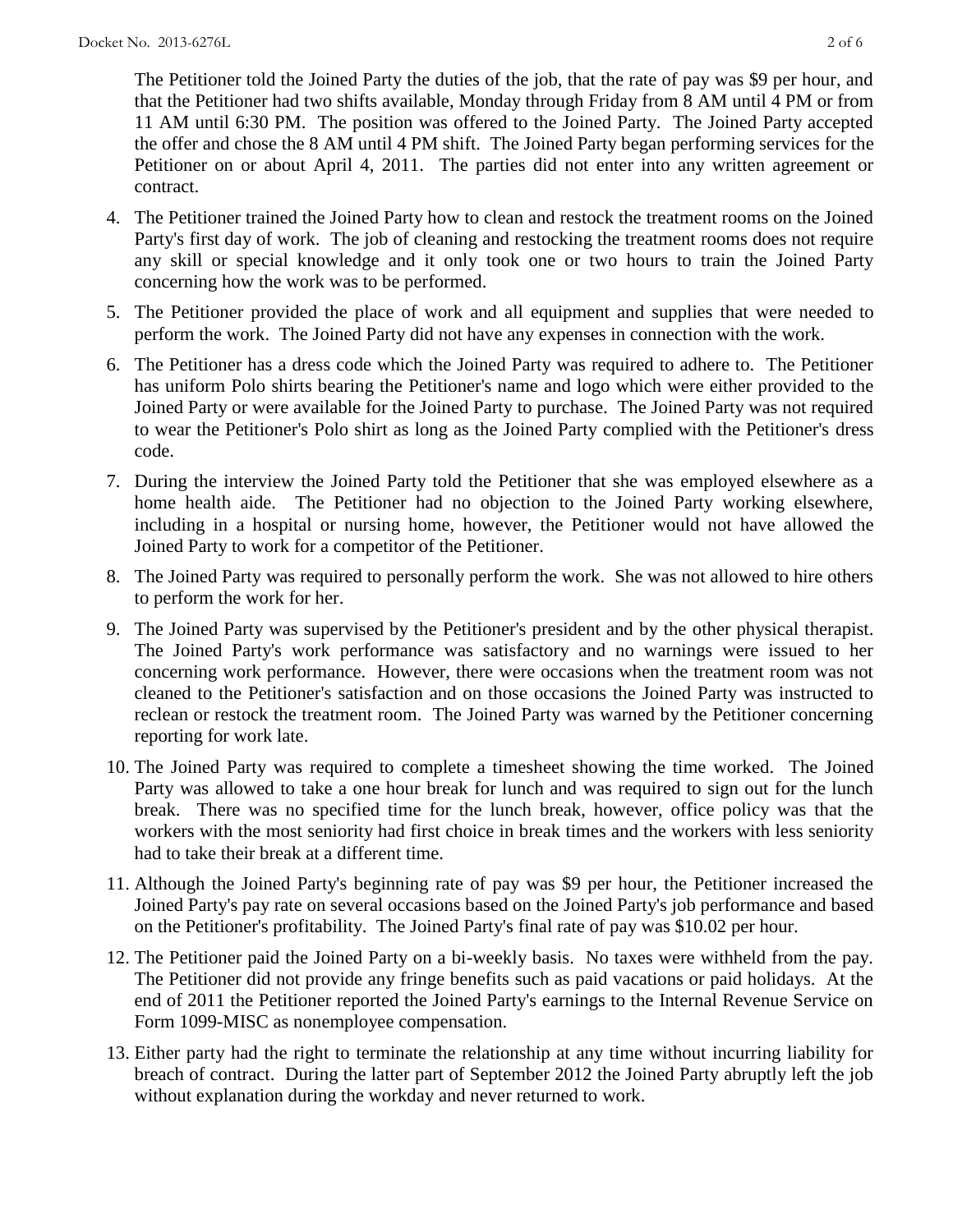- 14. The Joined Party filed a claim for unemployment compensation benefits, now known as reemployment assistance program benefits, effective September 23, 2012. When the Joined Party did not receive credit for her earnings with the Petitioner a *Request for Reconsideration of Monetary Determination* was filed and an investigation was assigned to the Department of Revenue to determine if the Joined Party performed services for the Petitioner as an employee or as an independent contractor.
- 15. On October 26, 2012, the Department of Revenue issued a determination holding that the Joined Party was the Petitioner's employee retroactive to October 4, 2011. The Petitioner filed a timely protest on November 15, 2012.

# **Conclusions of Law:**

- 16. The issue in this case, whether services performed for the Petitioner by the Joined Party constitute employment subject to the Florida Reemployment Assistance Program Law, is governed by Chapter 443, Florida Statutes. Section 443.1216(1)(a)2., Florida Statutes, provides that employment subject to the chapter includes service performed by individuals under the usual common law rules applicable in determining an employer-employee relationship.
- 17. The Supreme Court of the United States held that the term "usual common law rules" is to be used in a generic sense to mean the "standards developed by the courts through the years of adjudication." United States v. W.M. Webb, Inc., 397 U.S. 179 (1970).
- 18. The Supreme Court of Florida adopted and approved the tests in 1 Restatement of Law, Agency 2d Section 220 (1958), for use to determine if an employment relationship exists. See Cantor v. Cochran, 184 So.2d 173 (Fla. 1966); Miami Herald Publishing Co. v. Kendall, 88 So.2d 276 (Fla. 1956); Magarian v. Southern Fruit Distributors, 1 So.2d 858 (Fla. 1941); see also Kane Furniture Corp. v. R. Miranda, 506 So.2d 1061 (Fla. 2d DCA 1987). In Brayshaw v. Agency for Workforce Innovation, et al; 58 So.3d 301 (Fla. 1st DCA 2011) the court stated that the statute does not refer to other rules or factors for determining the employment relationship and, therefore, the Department is limited to applying only Florida common law in determining the nature of an employment relationship.
- 19. Restatement of Law is a publication, prepared under the auspices of the American Law Institute, which explains the meaning of the law with regard to various court rulings. The Restatement sets forth a nonexclusive list of factors that are to be considered when judging whether a relationship is an employment relationship or an independent contractor relationship.
- 20. 1 Restatement of Law, Agency 2d Section 220 (1958) provides:
	- (1) A servant is a person employed to perform services for another and who, in the performance of the services, is subject to the other's control or right of control.
	- (2) The following matters of fact, among others, are to be considered:
		- (a) the extent of control which, by the agreement, the business may exercise over the details of the work;
		- (b) whether or not the one employed is engaged in a distinct occupation or business;
		- (c) the kind of occupation, with reference to whether, in the locality, the work is usually done under the direction of the employer or by a specialist without supervision;
		- (d) the skill required in the particular occupation;
		- (e) whether the employer or the worker supplies the instrumentalities, tools, and the place of work for the person doing the work;
		- (f) the length of time for which the person is employed;
		- $(g)$  the method of payment, whether by the time or by the job;
		- (h) whether or not the work is a part of the regular business of the employer;
		- (i) whether or not the parties believe they are creating the relation of master and servant;
		- (j) whether the principal is or is not in business.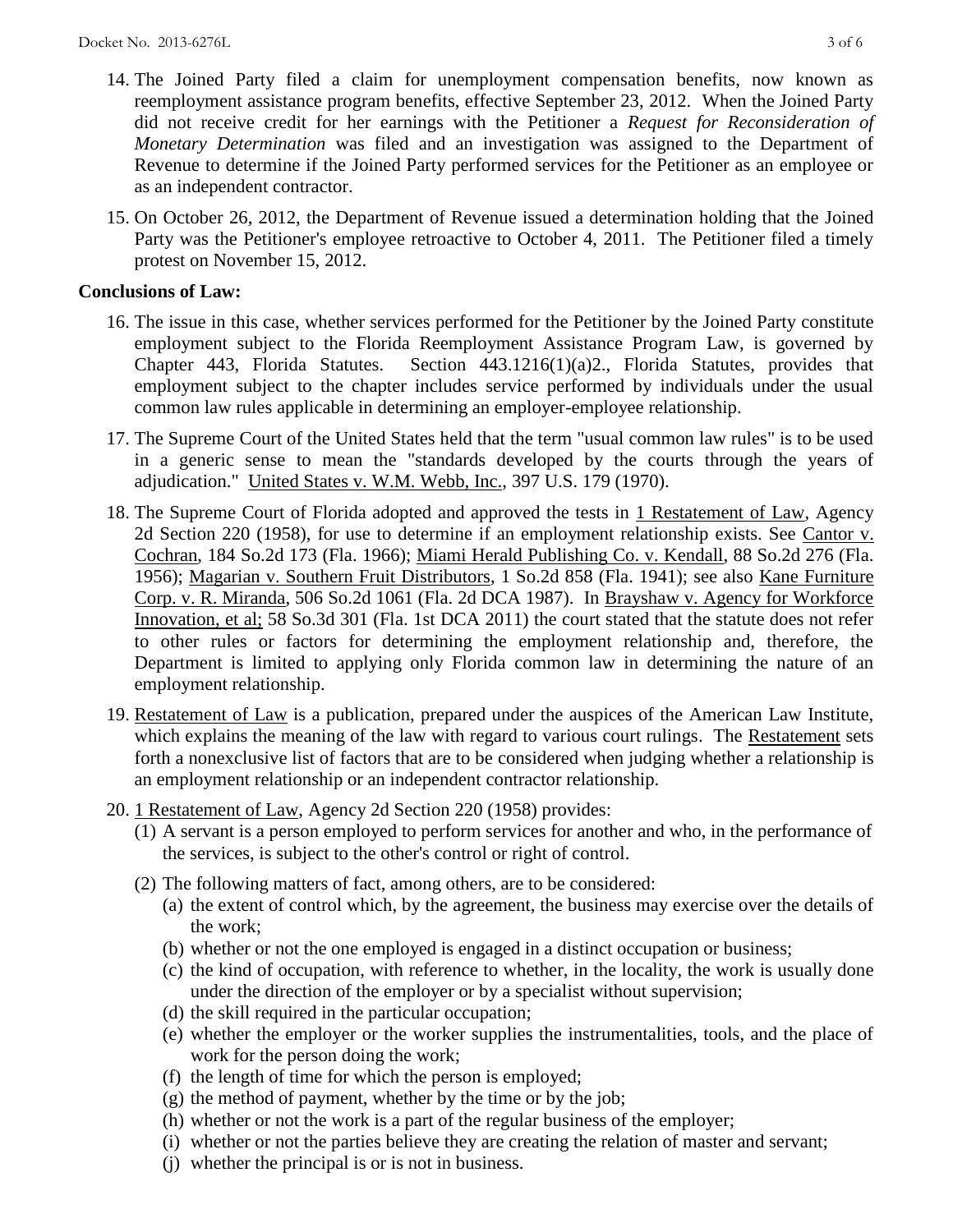- 21. Comments in the Restatement explain that the word "servant" does not exclusively connote manual labor, and the word "employee" has largely replaced "servant" in statutes dealing with various aspects of the working relationship between two parties.
- 22. In Department of Health and Rehabilitative Services v. Department of Labor & Employment Security, 472 So.2d 1284 (Fla. 1<sup>st</sup> DCA 1985) the court confirmed that the factors listed in the Restatement are the proper factors to be considered in determining whether an employer-employee relationship exists. However, in citing La Grande v. B&L Services, Inc., 432 So.2d 1364, 1366 (Fla.  $1<sup>st</sup> DCA$  1983), the court acknowledged that the question of whether a person is properly classified an employee or an independent contractor often can not be answered by reference to "hard and fast" rules, but rather must be addressed on a case-by-case basis.
- 23. The Parties did not enter into any written agreement or contract and no testimony was provided concerning any verbal agreement that the Joined Party would perform services as an independent contractor. In Keith v. News & Sun Sentinel Co., 667 So.2d 167 (Fla. 1995) the Court held that in determining the status of a working relationship, the agreement between the parties should be examined if there is one. In providing guidance on how to proceed absent an express agreement the Court stated "In the event that there is no express agreement and the intent of the parties can not be otherwise determined, courts must resort to a fact specific analysis under the Restatement based on the actual practice of the parties."
- 24. The Petitioner operates a business which provides physical therapy and rehabilitation to the Petitioner's patients. The Joined Party was engaged by the Petitioner to clean and restock the treatment rooms so that the Petitioner could provide treatment to the next patient. The work performed by the Joined Party was not separate and distinct from the Petitioner's business but was an integral and necessary part of the Petitioner's business. The work was performed at the Petitioner's business location during the Petitioner's regular business hours. The Petitioner provided everything that was needed to perform the work. The Joined Party did not have any expenses in connection with the work and it was not shown that the Joined Party was at risk of suffering a financial loss from performing services.
- 25. The work performed by the Joined Party did not require any skill or special knowledge. The greater the skill or special knowledge required to perform the work, the more likely the relationship will be found to be one of independent contractor. Florida Gulf Coast Symphony v. Florida Department of Labor & Employment Sec., 386 So.2d 259 (Fla. 2d DCA 1980)
- 26. The Petitioner paid the Joined Party based on time worked rather than based on production or by the job. The Petitioner determined the hours of work, the rate of pay, and the method of pay. The Petitioner controlled the financial aspects of the relationship.
- 27. The Joined Party performed services for the Petitioner from April 2011 until September 2012, a period of approximately one and one-half years. Either party could terminate the relationship at any time without incurring liability for breach of contract. These facts reveal the existence of an at-will relationship of relative permanence. In Cantor v. Cochran, 184 So.2d 173 (Fla. 1966), the court in quoting 1 Larson, Workmens' Compensation Law, Section 44.35 stated: "The power to fire is the power to control. The absolute right to terminate the relationship without liability is not consistent with the concept of independent contractor, under which the contractor should have the legal right to complete the project contracted for and to treat any attempt to prevent completion as a breach of contract."
- 28. The Petitioner controlled what work was performed, where the work was performed, when the work was performed, by whom the work was performed, and how the work was performed. Whether a worker is an employee or an independent contractor is determined by measuring the control exercised by the employer over the worker. If the control exercised extends to the manner in which a task is to be performed, then the worker is an employee rather than an independent contractor. In Cawthon v. Phillips Petroleum Co., 124 So 2d 517 (Fla. 2d DCA 1960) the court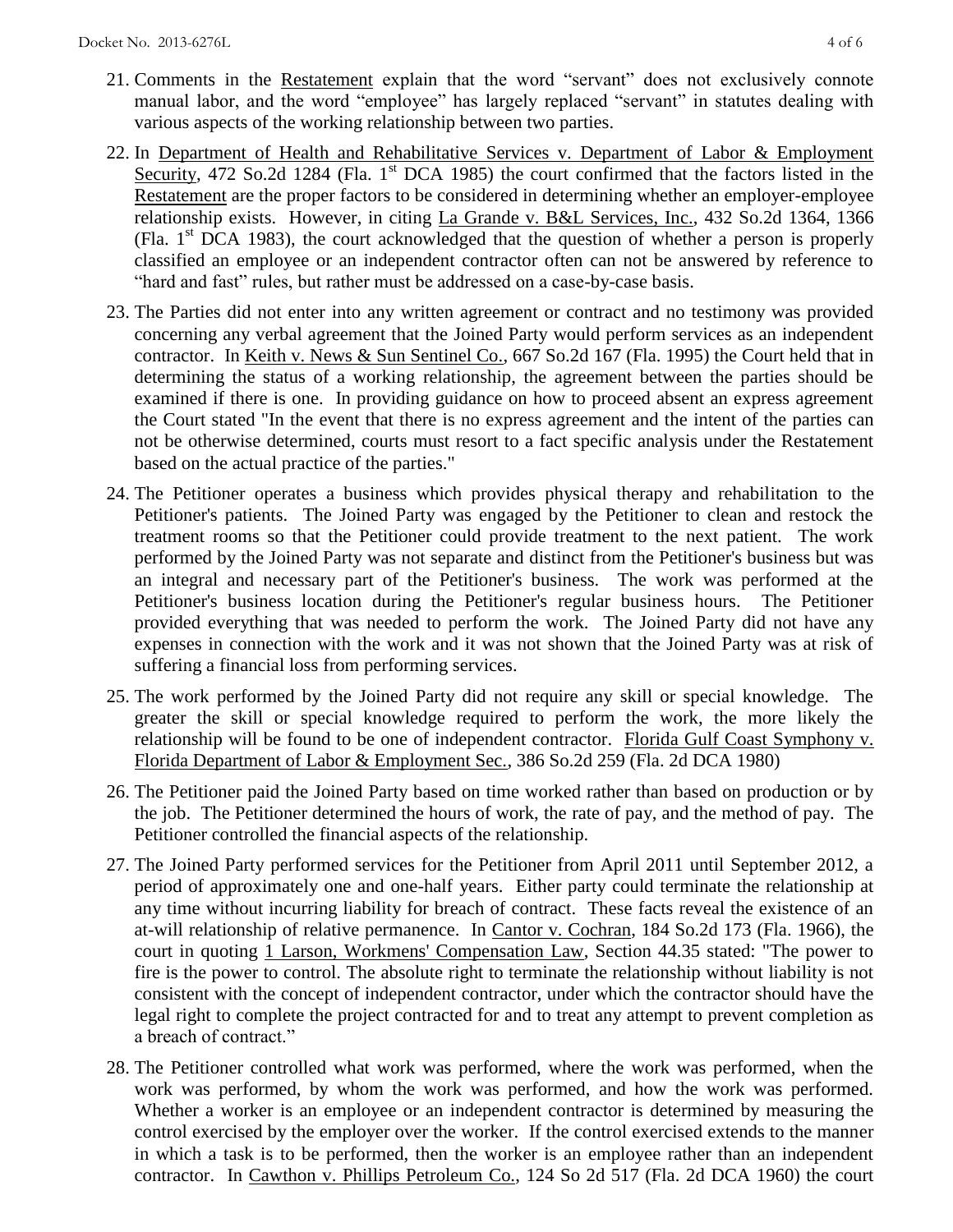explained: Where the employee is merely subject to the control or direction of the employer as to the result to be procured, he is an independent contractor; if the employee is subject to the control of the employer as to the means to be used, then he is not an independent contractor.

- 29. The evidence presented in this case reveals that the services performed for the Petitioner by the Joined Party constitute insured employment.
- 30. The Joined Party began performing services for the Petitioner on April 4, 2011; however, the determination of the Department of Revenue is only retroactive to October 4, 2011. The correct retroactive date of liability is the Joined Party's first date of employment, April 4, 2011.

**Recommendation:** It is recommended that the determination dated October 26, 2012, be MODIFIED to reflect a retroactive date of liability effective April 4, 2011. As modified it is recommended that the determination be AFFIRMED.

Respectfully submitted on August 12, 2013.



R. O. SMITH, Special Deputy Office of Appeals

A party aggrieved by the *Recommended Order* may file written exceptions to the Director at the address shown above within fifteen days of the mailing date of the *Recommended Order*. Any opposing party may file counter exceptions within ten days of the mailing of the original exceptions. A brief in opposition to counter exceptions may be filed within ten days of the mailing of the counter exceptions. Any party initiating such correspondence must send a copy of the correspondence to each party of record and indicate that copies were sent.

Una parte que se vea perjudicada por la *Orden Recomendada* puede registrar excepciones por escrito al Director Designado en la dirección que aparece arriba dentro de quince días a partir de la fecha del envío por correo de la *Orden Recomendada*. Cualquier contraparte puede registrar contra-excepciones dentro de los diez días a partir de la fecha de envió por correo de las excepciones originales. Un sumario en oposición a contra-excepciones puede ser registrado dentro de los diez días a partir de la fecha de envío por correo de las contra-excepciones. Cualquier parte que dé inicio a tal correspondencia debe enviarle una copia de tal correspondencia a cada parte contenida en el registro y señalar que copias fueron remitidas.

Yon pati ke *Lòd Rekòmande* a afekte ka prezante de eksklizyon alekri bay Direktè Adjwen an lan adrès ki parèt anlè a lan yon peryòd kenz jou apati de dat ke *Lòd Rekòmande* a te poste a. Nenpòt pati ki fè opozisyon ka prezante objeksyon a eksklizyon yo lan yon peryòd dis jou apati de lè ke objeksyon a eksklizyon orijinal yo te poste. Yon dosye ki prezante ann opozisyon a objeksyon a eksklizyon yo, ka prezante lan yon peryòd dis jou apati de dat ke objeksyon a eksklizyon yo te poste. Nenpòt pati ki angaje yon korespondans konsa dwe voye yon kopi kourye a bay chak pati ki enplike lan dosye a e endike ke yo te voye kopi yo.

Shoner D. Barns

**AUGUST 12, 2013**<br>**August 12, 2013** August 12, 2013

**Date Mailed:**